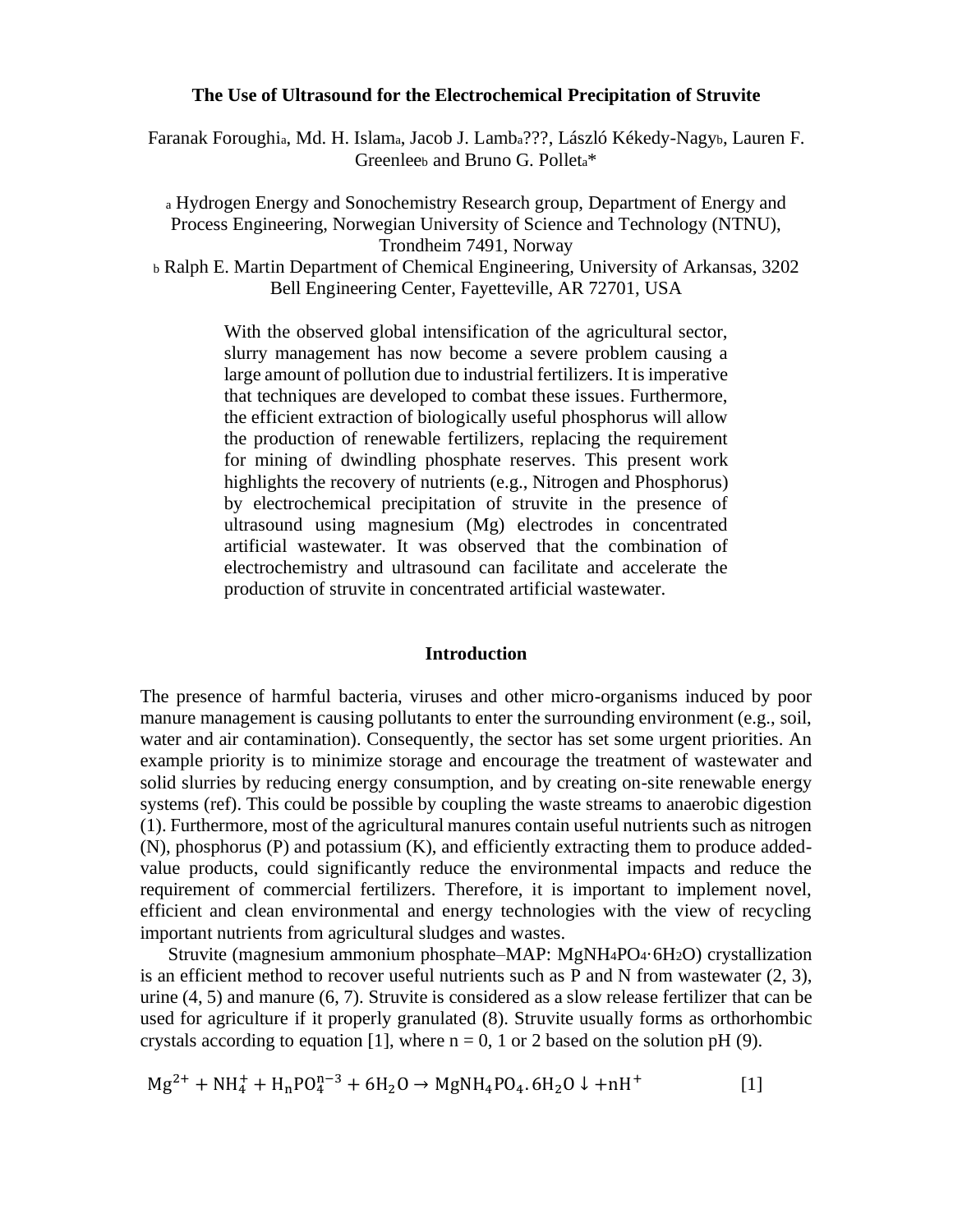The formation process consists of two chemical stages: nucleation and crystal growth (10). Controlling of these stages is governed by the thermodynamics of the solid-liquid equilibrium, the mass transfer between solid/liquid phase (10) and the reaction kinetics (9). Struvite crystallization is also managed by the combination of the primary concentration of the ionic species in solution, the pH, the speed of mixing and the presence of foreign ions (9).

There are different processes to precipitate struvite such as chemical (11), biological (12) and physical (13). In this work we introduce sonoelectrochemical precipitation of struvite on Mg electrode plates, an application where the use of ultrasound is in combination with electrochemistry. Ultrasound refers to an acoustic wave with a frequency above 20 kHz, whereas an input of power equal to 10 W or above is known as the ultrasonication range (14). These waves can be directly or indirectly transmitted through a transducer and into a medium. Acoustic cavitation and streaming are the major effects induced by propagation of an acoustic wave into the medium. Cavitation itself results in small gas bubbles forming that oscillate as a consequence of the acoustic wave. These gas bubbles eventually collapse and generate temperatures of up to 5000℃ and pressures up to 2000 atmosphere (15). The collapse causes the transmission of both chemical/ mechanical effects into the medium and results in the formation of a variety of radicals and reactive species from water through sonolysis (i.e.,  $HO_1$ ,  $O_3$ ,  $H_2O_2$  and  $O$ ) (16). These species diffuse into the medium and may react with nearby solutes and has been recently observed to improve degradation of rigid and obstinate biochemical compounds (17).

Sonoelectrochemistry was first introduced in water electrolysis using platinum (Pt) electrodes in the 1930s by the work of Moriguchi et al (16). Ultrasound irradiation in electrochemistry offers many advantages including: disruption of the diffusion layer, degassing at the electrode surface or the solution, cleaning and activation of the electrode surface, and improvement of the mass transport of ions across the double layer (14, 16, 18).

Induction of ultrasound to the crystallization solution affects the crystallization process by enabling modifications and improvements of the process and physical properties of the product (19). Ultrasound has a high impact on effective mixing (20) and for preparing homogeneous suspensions. In addition, ultrasound avoids the agglomeration of the obtained product. In general, sonication of the reaction mixture causes radiation microstreaming (20), and high local temperature and pressure (21), also known as the driving forces for mass transfer (20) and cavitation (20). Consequently, the energy and mass transfer is faster, reducing the thermal and concentration gradient, thus increasing the formation of the product (22). High pressure and temperature is originated from the cavitation bubbles within the medium and acts as seeds or foreign particles in the suspension, which facilitates heterogeneous crystallization in the fastest way at a defined point (20). The nucleation mechanism is aided by the bubbles as the surface area of the bubble acts as a foreign surface (20). As a result, the use of ultrasound in the crystallization process promotes diffusion and reduces the nucleation time and lowers the free energy barrier (20).

To the best of our knowledge, sonoelectrochemical precipitation of struvite has not been reported. In the present study, the electrochemical precipitation of struvite was investigated under OCP (open circuit potential) conditions in the absence (*silent*) and presence of ultrasound. It was observed that ultrasound affects the crystallization of struvite. In addition, the effect of ultrasound on the electrochemical behavior of a platinum electrode in a dihydrogen ammonium phosphate electrolyte was investigated.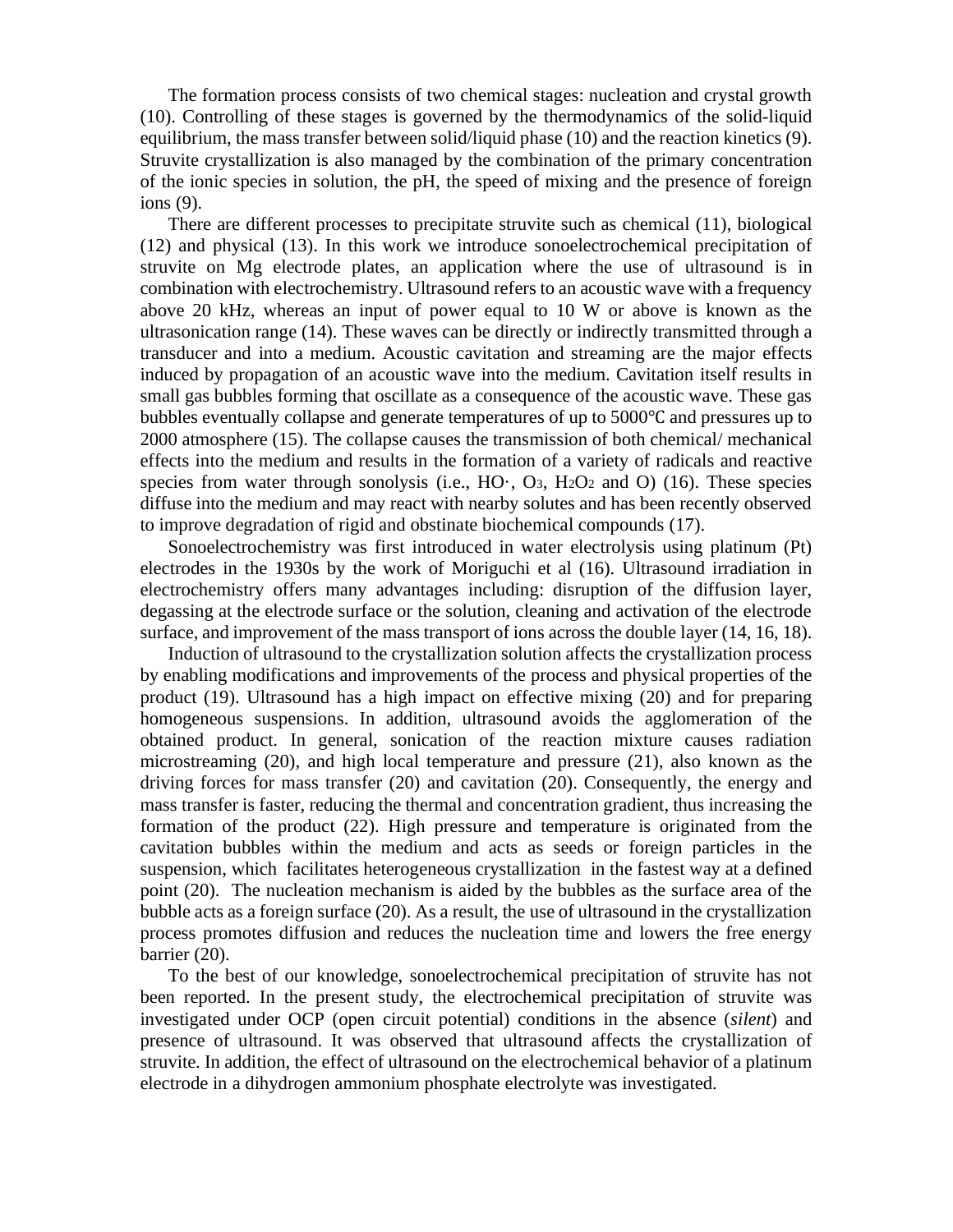### **Experimental**

#### **Materials**

The experiments were performed at room temperature using aqueous solutions containing 0.3 M of ammonium dihydrogen phosphate (NH4H2PO4) from Sigma-Aldrich. The solutions were prepared by using ultrapure water (14.46 M $\Omega$ .cm, StakPure GmbH, Germany). The magnesium (Mg) (99.9% pure), the AZ31 magnesium alloy (Al 3 *wt*%, Zn 1 *wt*%, balance Mg) and the stainless-steel (316SS) plates were all purchased from Goodfellow. The plates were mechanically polished with different grain size (240, 800, 1200) abrasive papers (Norton Abrasives). The pH of the bulk test solution was determined before and after the experiments by using a digital pH meter (Memosens, KNIK).

#### Reactor setup and open circuit potential (OCP) measurements

The OCP measurements were conducted in a sonoelectrochemical reactor filled with approx. 500 mL of the solution which was sonicated using an ultrasonic bath (VWR, 45 kHz 300 W, Malaysia). A refrigerated circulator (JULABO, Germany) was connected to the reactor in order to keep the reactor at ~25 °C. Thin plates of pure Mg, AZ31 Mg and 316SS with active surface area of ~40 cm2, were used as anode and cathode, respectively. OCP measurements were carried out using a potentiostat/Galvanostat/ZRA (Gamry instruments, USA) and all potentials were referred against an Ag/AgCl (3M KCl) reference electrode. OCP experiments under *silent* conditions were carried out in a 500 mL solution which was stirred continuously using a magnetic stirrer (IKA RCT-classic).

### Electrochemical behavior of a platinum electrode in ammonium dihydrogen phosphate with and without ultrasound

The electrochemical behavior of a platinum (Pt) electrode in ammonium dihydrogen phosphate aqueous solution with and without ultrasound was studied by cyclic voltammetry. A Gamry potentiostat/galanostat was used for the electrochemical measurements in a three-electrode cell configuration consisting of Ag/AgCl (3 M KCl) as the reference (RE) and a platinum (Pt) wire as the counter electrode (CE). A Pt disc (Metrohm, Germany, diameter 1 mm) served as the working electrode (WE). The measurements were carried out in a nitrogen-saturated ammonium dihydrogen phosphate aqueous solution (0.3 M) at a scan rate of 50 mV s−1. Before measurements, the Pt electrode was cleaned with  $0.3$  and  $0.05 \mu m$  alumina (Allied high tech products). and sonicated for 10 min in ethanol. The ultrasound frequencies of 45 kHz and 24 kHz were delivered either by an ultrasonic bath (VWR, Malaysia) or an ultrasonic processor (Heilscher, UP400St, 400 W).

#### Characterization of the precipitates

Scanning electron microscope (LVSEM, Hitachi S-3400 N) was used to study the effect of ultrasound on the morphology of the produced precipitate (struvite).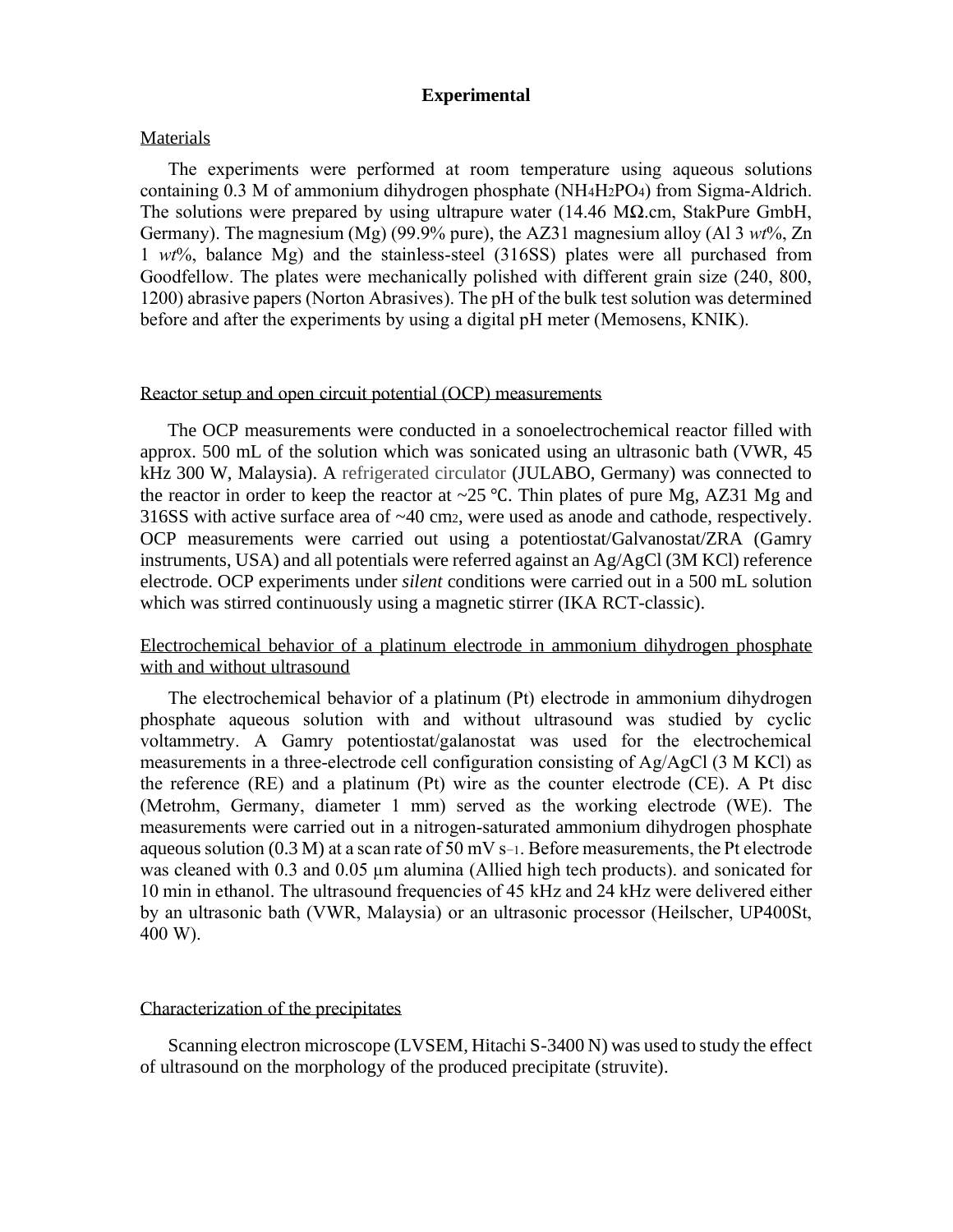#### **Result and Discussion**

#### OCP measurements in the presence and absence of ultrasound

Figure 1 shows the OCP plots of pure Mg and AZ31 alloys in presence and absence of power ultrasound, respectively. As can be seen in Figure 1, an abrupt change in the OCP towards the positive potentials in the presence of ultrasound for both anodes is significantly higher than the OCPs recorded in *silent* conditions. This suggests that the formation (nucleation) of struvite layer on the anodes in presence of ultrasound was faster. This is because ultrasound can trigger crystallization through saturation conditions. Moreover, the heterogeneous crystallization was facilated by cavitation bubbles that acted as foreign particles (seeds) in the solution (22).

The OCP plots for both anodes in the presence and absence of ultrasound did not become steady within 6 hours suggesting that the oxidation of the anodes continued but the rate of corrosion under sonication was higher. This behavior may be associated with the activation and cleaning of the electrode by ultrasound preventing the formation of a compact layer on the electrode surface and thus further oxidation. Electrode cleaning and surface activation is due to the microjets that result from the collapsing of acoustic bubbles. This prevents fouling of the electrode surface and the accumulation of gas bubbles at the electrode surface, and increases the electrodeposition process (14).

The pure Mg plate in the presence of ultrasound shows a sudden decrease in potential after approximately 3 hours, which then started to increase again (Figure 1a, blue line). This can be also related to the implosion of acoustic cavitation bubbles at the electrode surface that clean the surface and create new nucleation sites (14, 19). Once the newly active sites of surface filled up, the OCP started to increase again towards positive potentials.



Figure 1. OCP measurements of a) pure-Mg, and b) AZ31 alloy as anodes in 0.3 M ammonium dihydrogen phosphate aqueous solution in the absence (*silent*) and presence of ultrasound.

Gravimetric analysis was performed to evaluate the estimated mass losses of the pure Mg and AZ31 alloy in the presence and absence of ultrasound. For this purpose, the mass of each plate before and after 6 hours OCP experiment was measured. As observed in Figure 2, the pure Mg plates showed a greater mass loss in under silent and ultrasonic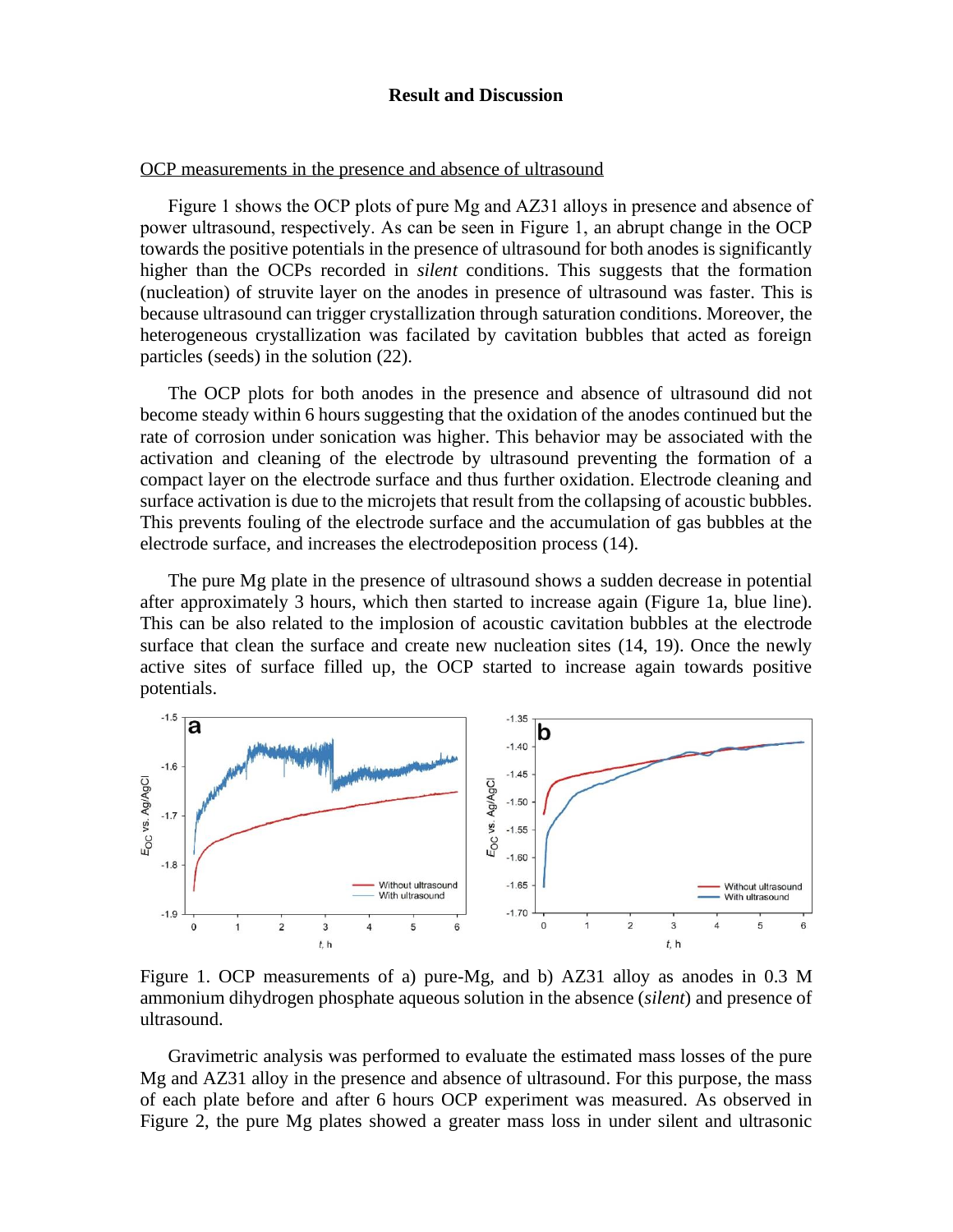conditions than AZ31 alloy. In addition, the plates that were treated by ultrasound illustrated more mass loss. The higher mass loss suggested a higher oxidation rate, which in turn produced a higher struvite amount.



Figure 2. The mass losses of pure Mg and AZ31 alloy after 6 hours of OCP measurements.

Figure 3 illustrates the pH differences in the bulk solution measured before and after OCP measurements in the absence and presence of ultrasound. As can be observed, ultrasound causes higher change in the solution pH. The pH is usually used as an indicator of struvite nucleation (9), where the change in the pH occurs during the nucleation process. The increase in the pH is characteristic of the rate at which the first crystals of struvite occurs, and is linked to the speed of formation of struvite (9). Therefore, ultrasound could cause an increase in the pH and a reduction in the induction time, subsequently enhancing struvite formation. Moreover, struvite has an overall negative charge which helps to increase the pH of the solution (23). This also indicates the formation of higher amount of struvite under sonication.



Figure 3. The pH difference in the bulk solution after 6 hours OCP measurements.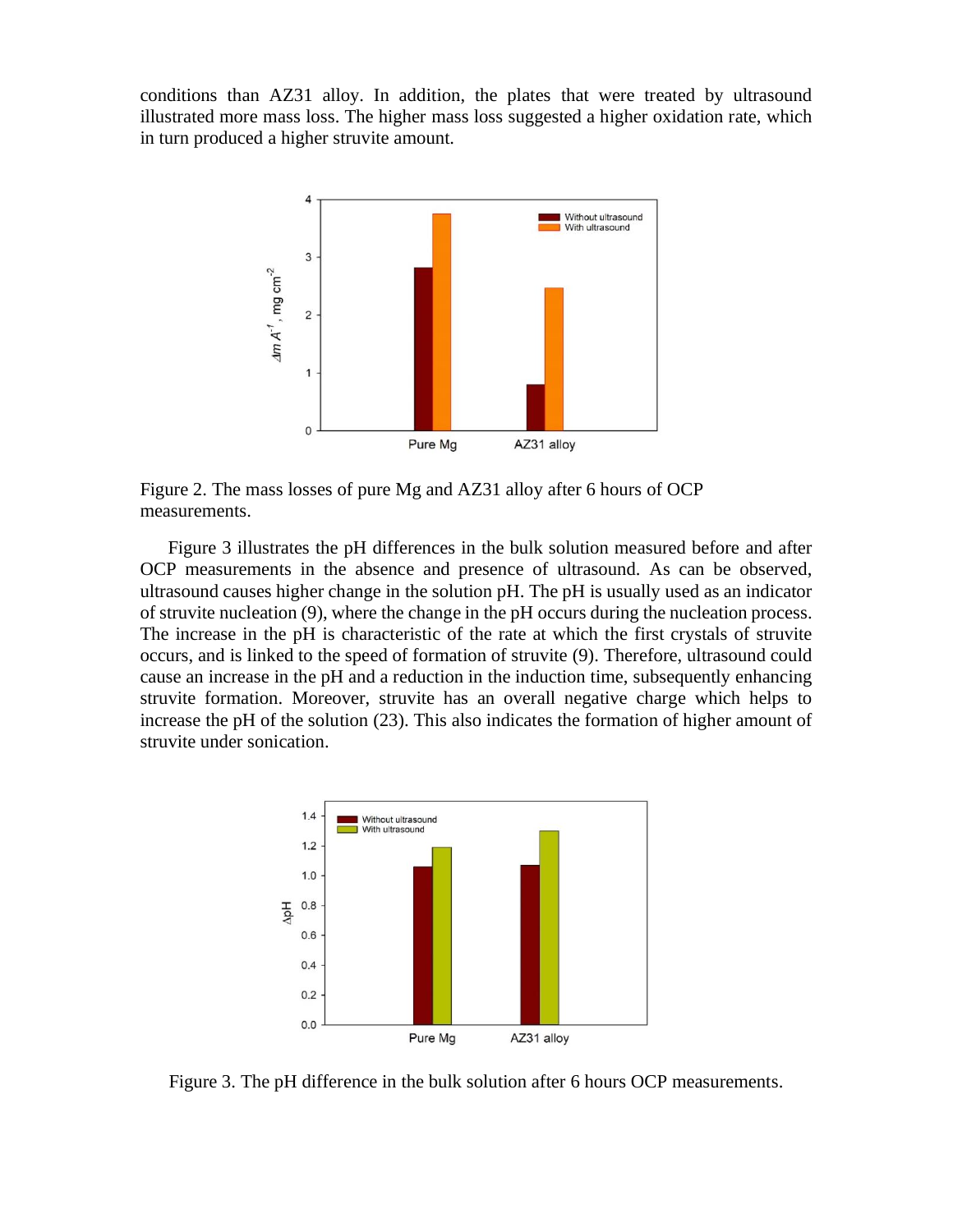### Characterization of the precipitate

The influence of ultrasound power on the struvite crystal properties, were studied by scanning electron microscope (SEM). Figure 4 shows the SEM images obtained of struvite layers on pure Mg and AZ31Mg in the absence and presence of ultrasound. As can be seen in Figures 4c and d, the ultrasound-assisted crystallization leads to non-agglomerated struvite crystals. As it was previously mentioned, ultrasound significantly improves the mixing efficiency resulting in a homogeneous suspension and the avoidance of agglomeration (19). The heterogeneous crystallization was facilitated by cavitation bubbles that acted like foreign particles (seeds) in the medium (19). Furthermore, Figure 4c and d illustrate that larger crystals of struvite can be obtained in the presence of ultrasound. This behavior could be attributed to more increase in the pH in the presence of ultrasound, which caused an increase of supersaturation and the growth rate (24).



Figure 4. The SEM images obtained for struvite on a) pure-Mg and b) AZ31 alloy without ultrasound, c) pure-Mg and d) AZ31 alloy with ultrasound.

# Electrochemical behavior of the platinum electrode in ammonium dihydrogen phosphate with and without ultrasound

In order to shed light on the behavior of ammonium dihydrogen phosphate on platinum in the absence and presence of ultrasound, cyclic voltammetry experiments were conducted. The electrochemical response of the Pt electrode in 0.3 M ammonium dihydrogen phosphate (pH ~ 4.25) under *silent* and ultrasonic conditions was investigated in order to understand how ultrasound affects the electrochemical active surface area (ECSA). As can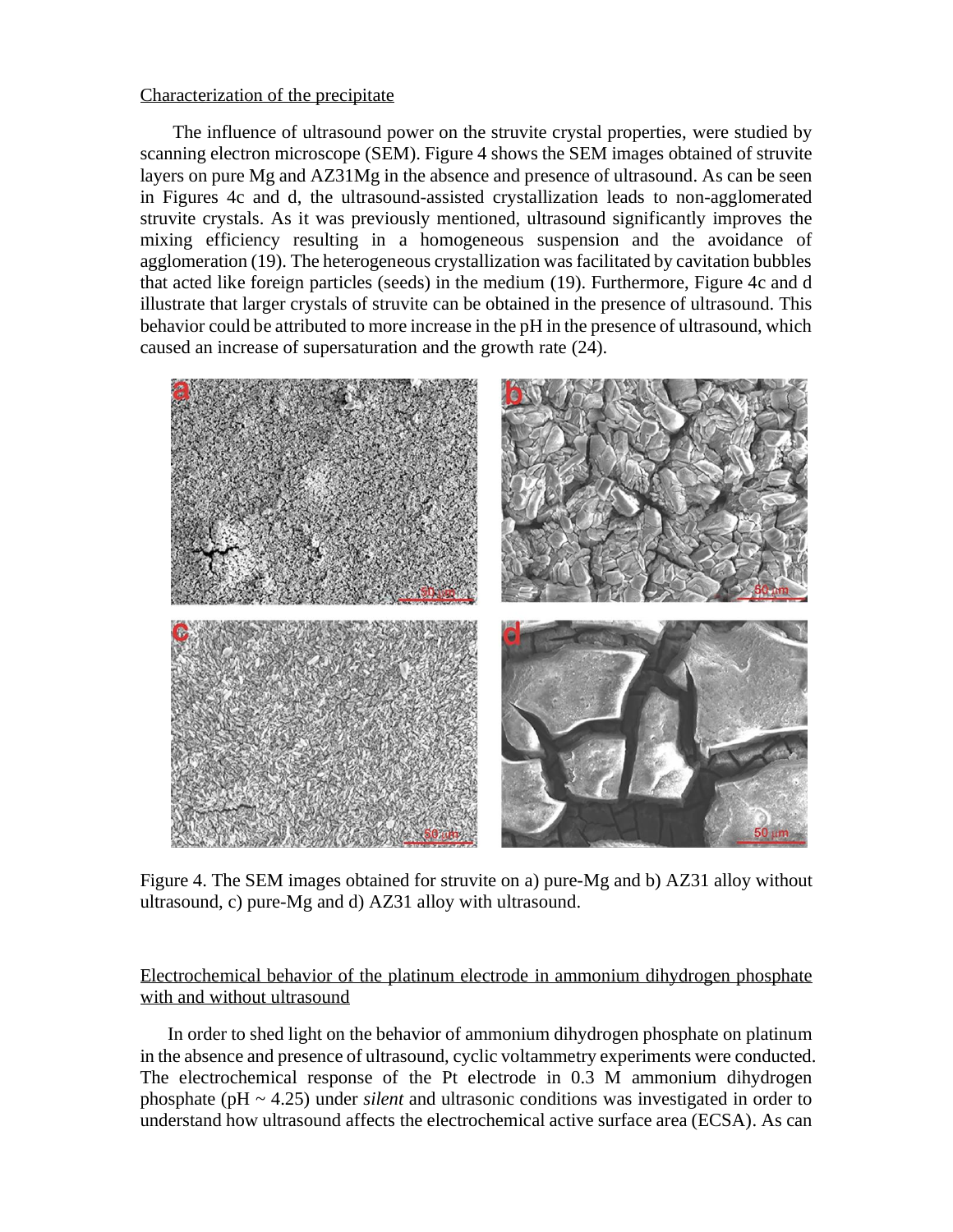be seen in Figure 5, the characteristic shape of the cyclic voltammograms (CVs) of the platinum electrode in ammonium dihydrogen phosphate under *silent* and ultrasonic conditions are similar to CVs of Pt in 0.5 M sulfuric acid (25). It can be observed that ultrasound shifts the oxidation/reduction Pt peaks to more negative potentials, and as the frequency of ultrasound increases the oxidation and reduction peak currents decrease. According to Figure 5, the peaks and shoulders between  $-0.2$  V vs. Ag/AgCl and  $-0.4$  V vs. Ag/AgCl are attributed to the hydrogen adsorption/desorption region. High frequency of ultrasound would decrease the proton diffusion and reduction due to strong solution stirring (26). Contrary to this, the peaks of hydrogen desorption and adsorption would be diminished at higher ultrasound frequencies.

ECSA was determined from the charge due to the desorption of hydrogen measured from CVs recorded at 50 mV/s between -0.2 V and -0.4 V vs. Ag/AgCl in N2-purged ammonium dihydrogen phosphate aqueous solution. According to this, ECSAs of 1.78, 1.93 and 0.0042 mm2 were obtained for platinum in the absence of ultrasound, at 24 kHz ultrasound and at 45 kHz, respectively. The low ECSA of the higher ultrasonic frequency could be related to a smaller hydrogen desorption peak and subsequently less QH. As discussed above, a high frequency would decrease the reduction of protons.



Figure 5. Cyclic voltammograms of Pt electrode obtained in the absence (*Silent*) and presence ultrasound in 0.3 M ammonium dihydrogen phosphate aqueous solution at the scan rate of 50 mV s-1.

#### **Conclusion**

In this research, the effect of ultrasound on the electrochemical production of struvite by using pure Mg and AZ31 Mg alloy was investigated. The results indicated that by the ultrasound-assisted crystallization, struvite was successfully produced. Since the cavitation bubbles behave as foreign particles, agglomeration was eliminated. Furthermore, the use of ultrasound to the solution increased the mass of the product, which is caused by the continuous activation and cleaning of the electrode surface. These results suggest that ultrasound-assisted production of struvite could be a potential route for extraction of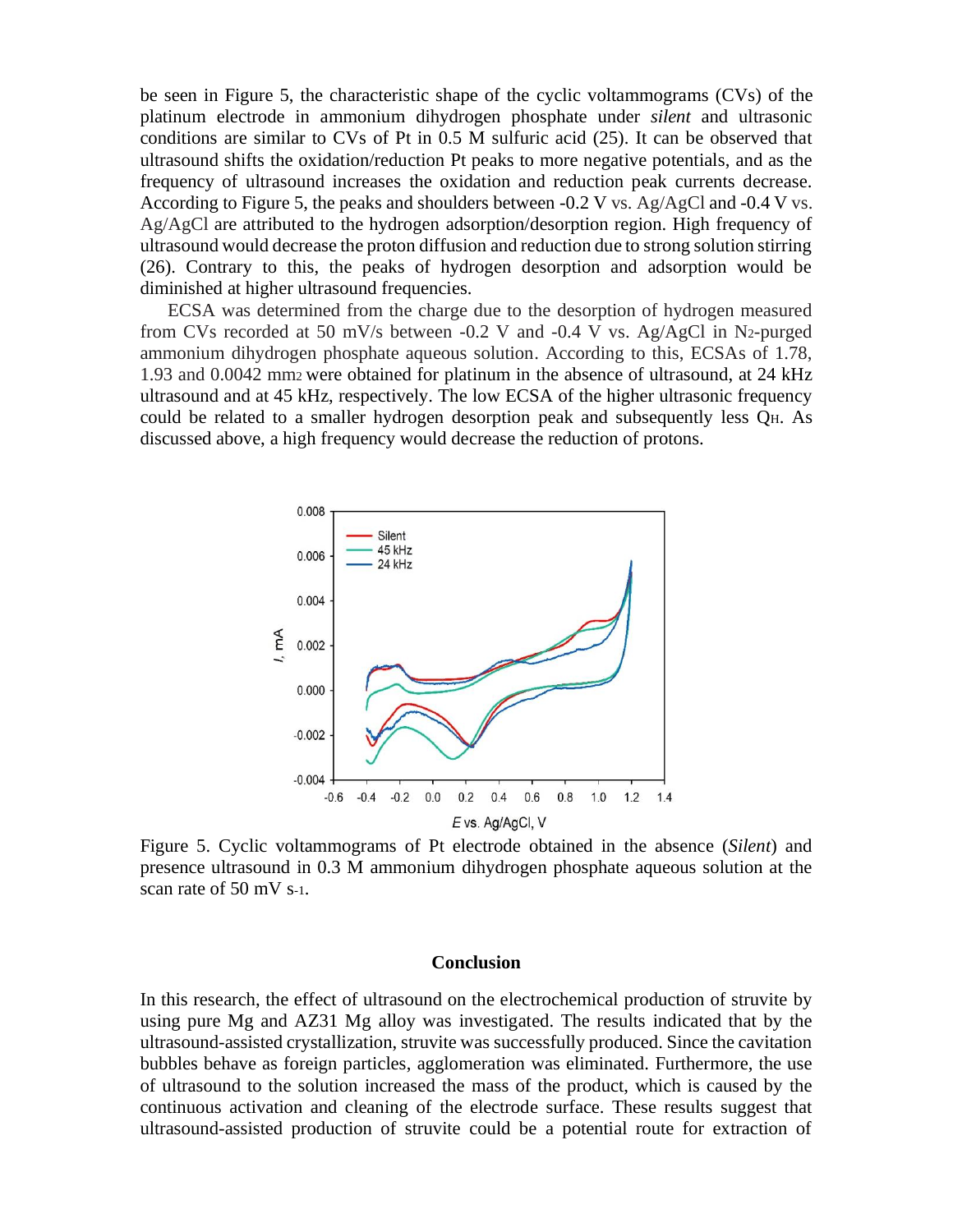nutrients from agricultural and bioenergy wastes, allowing their utilization as fertilizers for food crops.

## **Acknowledgments**

The authors would like to acknowledge the support from the ENERSENSE research initiative at NTNU.

# **References**

1. S. Sarker, J. J. Lamb, D. R. Hjelme and K. M. Lien, *Applied Sciences*, **9**, 1915 (2019).

2. K. Suzuki, Y. Tanaka, K. Kuroda, D. Hanajima and Y. Fukumoto, *Bioresource technology*, **96**, 1544 (2005).

3. S. Lee, S. Weon, C. Lee and B. Koopman, *Chemosphere*, **51**, 265 (2003).

4. M. Ronteltap, M. Maurer and W. Gujer, *Water Research*, **41**, 977 (2007).

5. J. Wilsenach, C. Schuurbiers and M. Van Loosdrecht, *Water research*, **41**, 458 (2007).

6. I. Çelen, J. R. Buchanan, R. T. Burns, R. B. Robinson and D. R. Raman, *Water Research*, **41**, 1689 (2007).

7. R. Schuiling and A. Andrade, *Environmental Technology*, **20**, 765 (1999).

8. N. Booker, A. Priestley and I. Fraser, *Environmental Technology*, **20**, 777 (1999).

9. K. S. Le Corre, E. Valsami-Jones, P. Hobbs and S. A. Parsons, *Journal of crystal growth*, **283**, 514 (2005).

10. A. G. Jones, *Crystallization process systems*, Elsevier (2002).

11. Z. Li, X. Ren, J. Zuo, Y. Liu, E. Duan, J. Yang, P. Chen and Y. Wang, *Molecules*, **17**, 2126 (2012).

12. F. Simoes, P. Vale, T. Stephenson and A. Soares, *Scientific reports*, **8**, 7225 (2018). 13. S. Regy, D. Mangin, J. P. Klein, J. Lieto and C. Thornton, *Laboratoire d'Automatiqueet de Genie des Procedes (LAGEP)*, 1 (2002).

14. M. H. Islam, O. S. Burheim and B. G. Pollet, *Ultrasonics sonochemistry* (2018).

15. K. S. Suslick, *science*, **247**, 1439 (1990).

16. J. Hihn, F. Touyeras, M. Doche, C. Costa and B. Pollet, Power Ultrasound in Electrochemistry: From Versatile Laboratory Tool to Engineering Solution, in, J. Wiley & Sons, Chichester (2012).

17. J. J. Lamb, M. H. Islam, D. R. Hjelme, B. G. Pollet and K. M. Lien, *Ultrasonics Sonochemistry*, 104675 (2019).

18. B. G. Pollet, *Ultrasonics sonochemistry*, **52**, 6 (2019).

19. L. M. Belca, A. Ručigaj, D. Teslič and M. Krajnc, *Ultrasonics Sonochemistry*, 104642 (2019).

20. K. Wohlgemuth, A. Kordylla, F. Ruether and G. Schembecker, *Chemical Engineering Science*, **64**, 4155 (2009).

21. T. J. Mason, *Progress in biophysics and molecular biology*, **93**, 166 (2007).

22. Z. Guo, A. Jones and N. Li, *Chemical Engineering Science*, **61**, 1617 (2006).

23. N. C. Bouropoulos and P. G. Koutsoukos, *Journal of Crystal Growth*, **213**, 381 (2000).